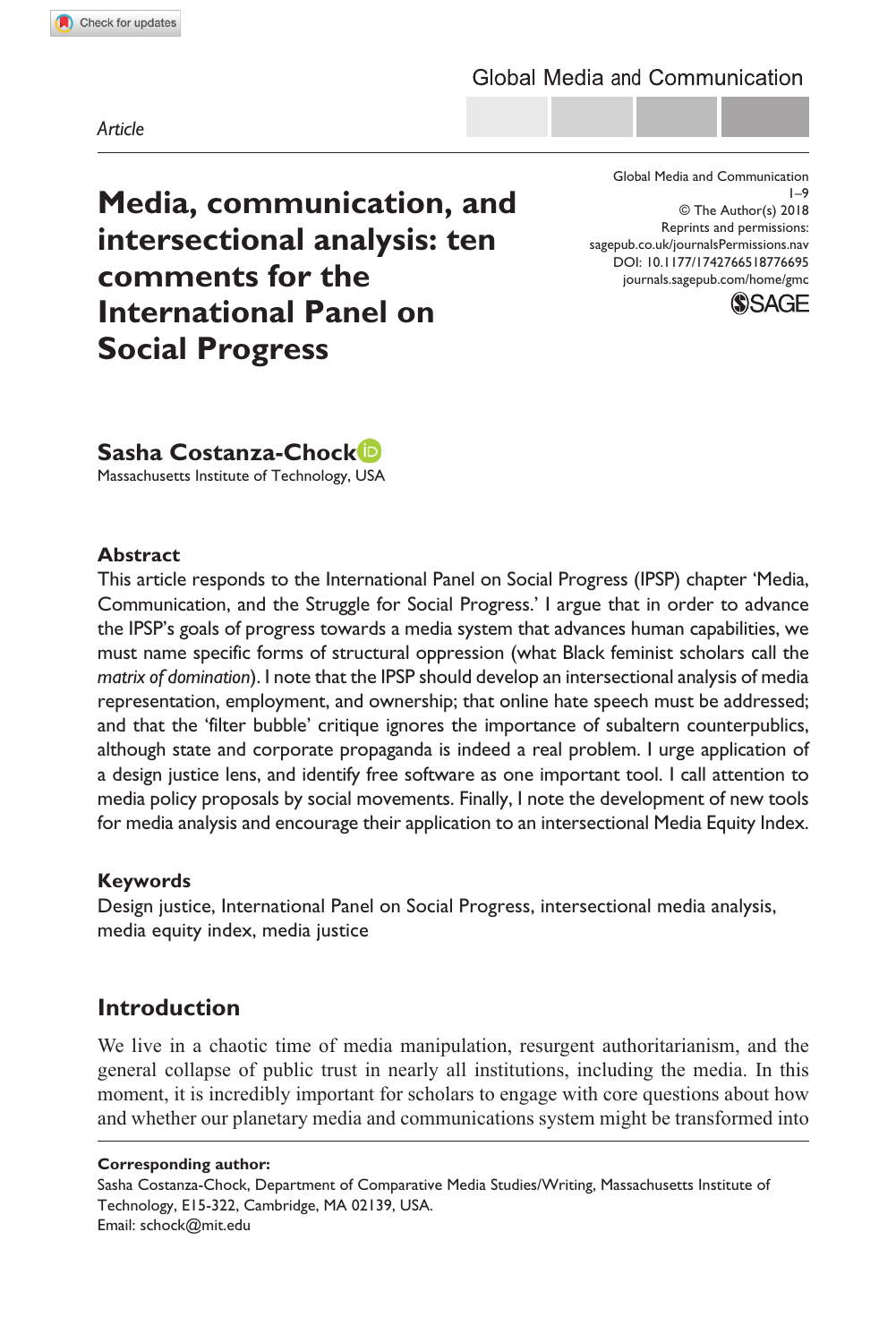one that supports human capabilities and ecological sustainability. The International Panel on Social Progress (IPSP) has attempted to do just that in the text 'Media, Communication, and the Struggle for Social Progress.' In the summer of 2017, I had the honour and pleasure of presenting two formal responses to this text, first at a panel at the International Communications Association (ICA) meeting in San Diego, and then in a plenary session at the International Association for Media and Communication Research (IAMCR) in Cartagena, Colombia. In this article, I present a synthesis of my comments from both venues, with additional thoughts and references. Overall, the authors have done an excellent job with the daunting task of summarizing the general state of scholarly knowledge about the global media system. Rather than reiterate the key findings of the IPSP, which are in any case also available in this journal, I will move directly to questions, critiques and suggestions.

## **Name the matrix of domination, and rethink our indices of progress through the lens of intersectionality**

First, at a moment of ascendant nationalism, unapologetic White supremacist heteropatriarchy, and xenophobia, it is more important than ever to be explicit about the values that guide us and the systems of oppression that we seek to transform. I understand the authors' need to be strategic and to couch messages in audience-appropriate language. At the same time, if the aim of the IPSP is to restore our faith in the possibility of social progress, it troubles me to avoid naming the structures that stand in the way. Why not describe, specify, and name the constituent elements of what Patricia Hill Collins (2002) calls the matrix of domination: White supremacy and systems of racial and caste control, heteropatriarchy and gendered inequality, capitalism, settler colonialism and the ongoing erasure of indigenous peoples, ableism, and so on? Naming enables us to better analyse the ways in which our media and communication system both reproduces and is reproduced by the matrix of domination, as well as the ways in which social movement actors use media to challenge, dismantle, and transform oppression.

Grappling with the relationship between the media system and the matrix of domination requires us to engage with Kimberlé Crenshaw's (1991) concept of intersectionality. Intersectionality describes the ways in which our life chances are shaped by our particular location within intersecting fields of race, class, and gender. This concept calls attention to the fact that these axes of identity cannot be separated from one another: for example, I experience life as a White trans person, and my experience and life chances would be very different if I were a Latinx trans person. This includes my experience of the media and communications system.

Concretely, intersectional analysis is crucial to any attempt to establish meaningful indicators of progress. For example, if we are interested in progress towards more diverse and inclusive newsrooms, but we only track gender of newsroom employees without also tracking race, we might (hypothetically) observe a statistical advance towards gender parity and thereby decide that social progress has been made. However, if we look more closely at the numbers and disaggregate them by race, we might find that a slight increase in hires of White women journalists comes at the same time as a wave of firing of men of colour. Presumably, we would then have a less optimistic analysis of whether these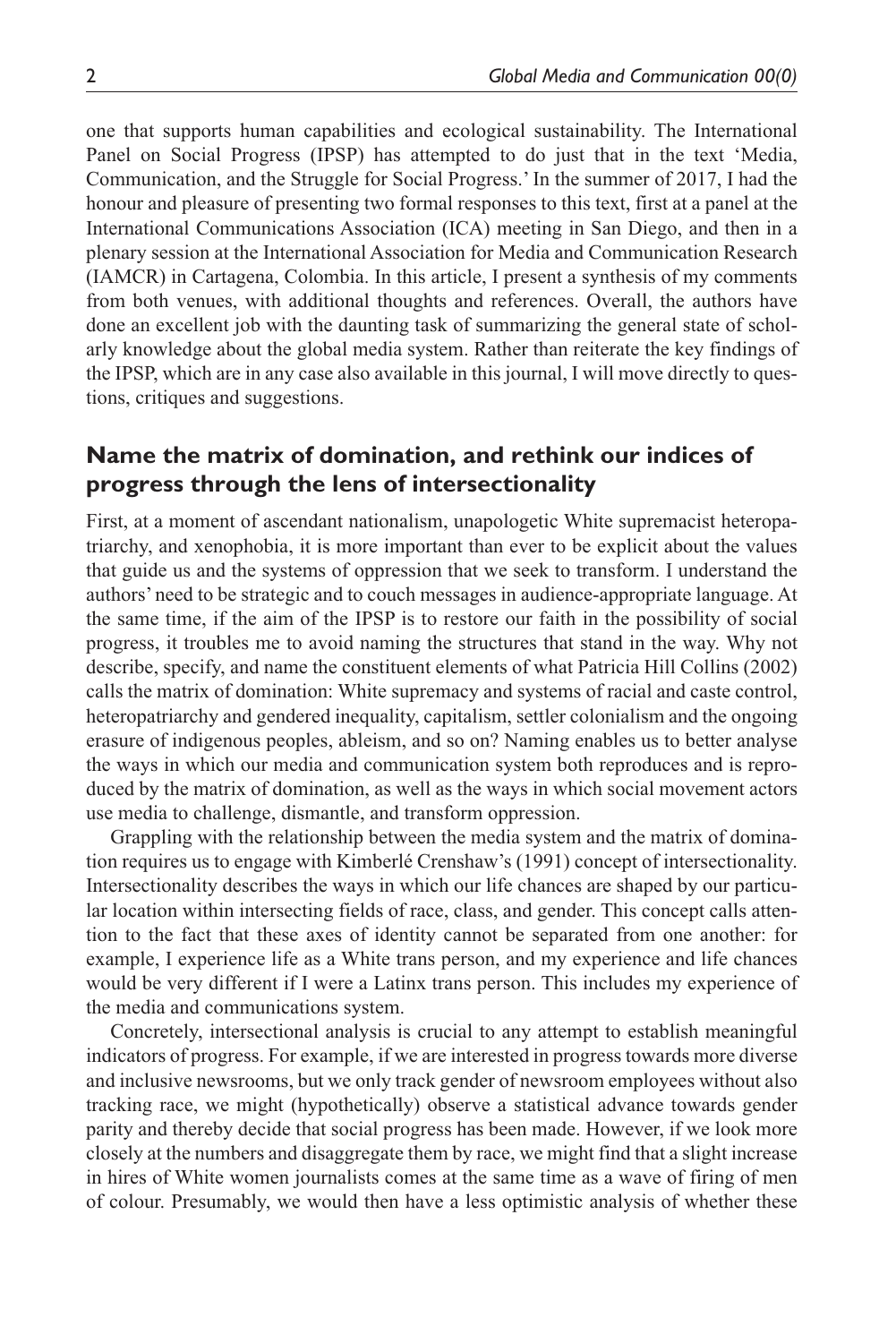changes in employment statistics indicated social progress. The point is that intersectionality is not just an important abstract concept. It has very real implications for how we conceive and measure meaningful social progress, including in our media and communication system.

#### **Representation still matters**

Next, representation in mass media, including both in journalism and entertainment media as well as in social media, still matters a great deal. In too many media platforms, marginalized communities remain invisibilized, subject to what George Gerbner called *symbolic annihilation* (Gerbner and Gross, 1976). In other cases, for example in the representation of women and/or of Black people, there is a crisis of over- or mis-representation. Patricia Hill Collins (2002) talks about this in terms of the *controlling images* that negatively depict Black women. Herman Gray (1995) discusses this dynamic in terms of hypervisibility, hypersexualization, and the reproduction of anti-Blackness, as well as misogyny. Moya Bailey (2013) describes how Black women are misrepresented in the media system in ways that reproduce what she calls *misogynoir*, or the specific hatred of Black women and Black femmes. In another example, transgender people and people of third genders have always existed, but, in many places, for hundreds of years, suffered erasure and invisibility under the hegemony of European settler colonial systems (Driskill, 2011). Recently, trans people have become more visible across the media ecology, and can therefore be said to be advancing in the struggle against symbolic annihilation, even as we are increasingly incorporated into commodity culture (David, 2017). At the same time, transphobic violence has escalated to historic highs in countries across the Americas, including Brazil, Mexico, and the United States (Waters and Yacka-Bible, 2017). Gossett et al. (2017) call this double development the 'trap door' of trans cultural visibility.

In brief, representation still matters. Therefore, the media and communication indicators in the proposed Social Progress Index (SPI) should include measures of representational inequality such as those developed and regularly updated by projects like the Global Media Monitoring Project [\(http://whomakesthenews.org](http://whomakesthenews.org)), the International Women's Media Foundation Global Report on the Status of Women in the News Media (<http://www.iwmf.org/our-research/global-report>), the Byline report, and the Center for the Study of Women in Television and Film at San Diego State University [\(http://wom](http://womenintvfilm.sdsu.edu)[enintvfilm.sdsu.edu](http://womenintvfilm.sdsu.edu)), among others.

#### **Employment and ownership are important**

We need to track data about questions such as: who gets paid to do media and communication labour, who sits in positions of authorial and editorial power, and who sits on the boards of old and new media companies? For example, in the United States, long-term data on employment in the media industries, such as studies of newsroom gender and racial diversity by the American Society of Newspaper Editors, the Radio Television News Directors Association, the Corporation for Public Broadcasting, and the US Economic Census all reveal persistent long-term ownership and employment inequality (Wilson et al., 2016). Not only do employment and ownership in media industries fail to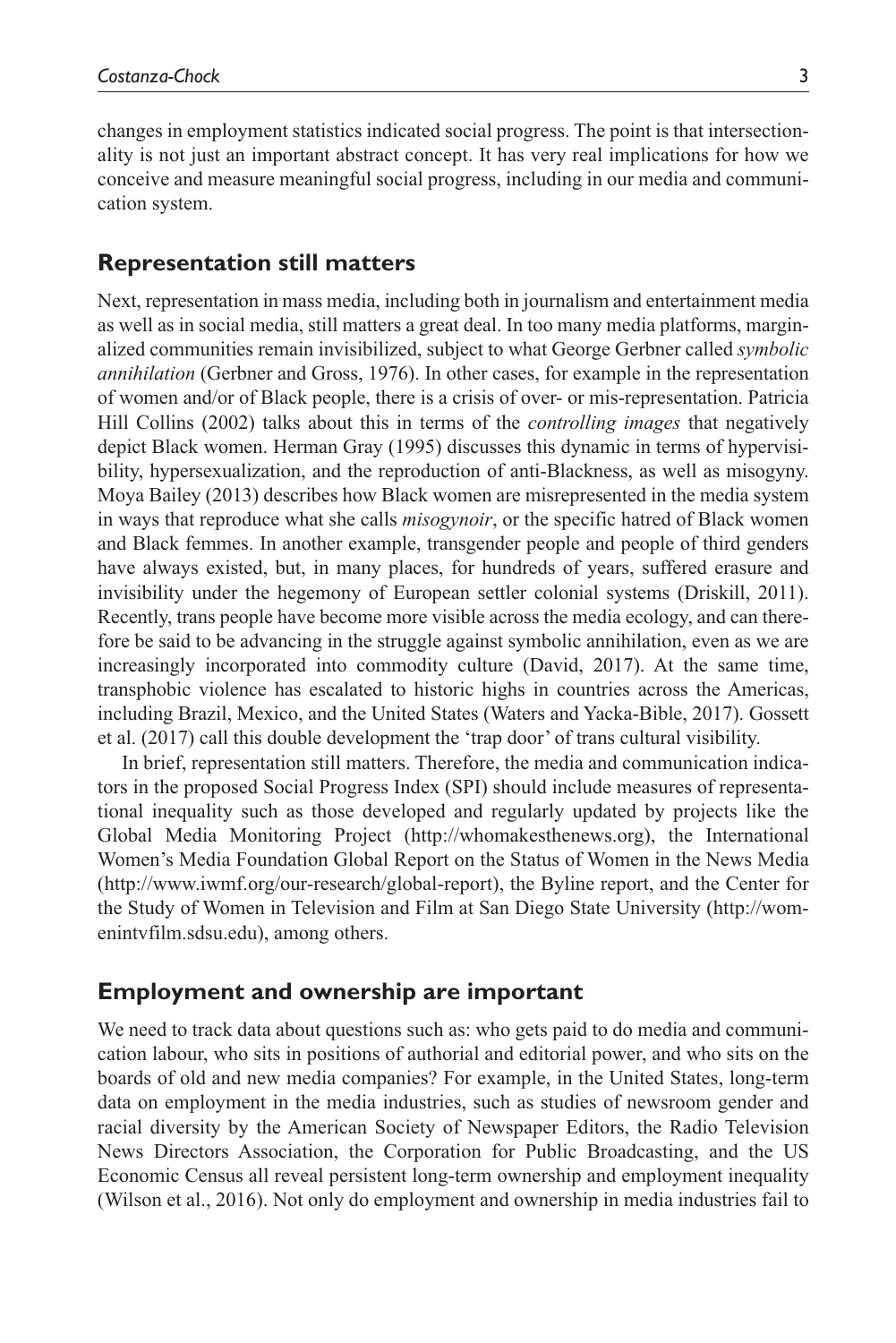reflect gender or racial diversity (let alone intersectional inclusion), but the data show media companies backsliding away from demographic parity as newsrooms shrink. Even in sectors such as digital-only newsrooms that show slightly better diversity figures, at the current rate of change, the media industries will never reach parity with the overall population in terms of employment and ownership (Wilson et al., 2016).

# **Online hate speech and trolling**

Despite a surge of both popular and scholarly analysis of the phenomenon, hate speech is not discussed much in the chapter. In particular, the IPSP should engage with the surge of racism and misogyny online, as well as with new knowledge about the widespread targeting of activists by counter-movements, national governments, and corporate information war contractors (Massanari, 2017; Treré, 2016). In the chapter, the term misogyny appears only once; the term racism is not found; homophobia and transphobia are absent from the analysis. There is, however, a commendable engagement with insights from disability studies about accessibility, representation, technology design and affordances, and more (see Mingus, 2010).

The IPSP, and media scholarship in general, needs more sustained attention to the ways in which hate speech, trolling, doxxing, distributed denial of service attacks (dDOS), and other forms of online attack are a constant and growing presence that reinforces intersectional structural inequalities and further oppresses already marginalized peoples. Analysis of threat levels, and discussion of responses to these challenges, need to be incorporated into the Action Plan and Toolkit. For example, there are feminist proposals for steps social media platforms can take to mitigate misogynist trolls; we might include ongoing study or review of the most popular social media platforms in each region and whether they have incorporated these proposals.

## **Filter bubbles, propaganda, and 'fake news'**

I also think we need to open a much sharper critique of the liberal democratic rhetoric that positions the 'filter bubble' as the key challenge for networked publics (Pariser, 2011). Put simply, the idea is as follows: social media has enabled us all to avoid engaging with the perspectives of people who don't think like us, both because we self-select who we friend and follow, and also because the sophisticated algorithms that social network sites use to generate our feeds learn from our click habits over time. In multiple ways, then, we all end up constantly exposed to information, news, and views that support and confirm things we already believe. We start to believe that the entire world thinks like us. We end up neither challenged to expand our own thinking, nor even aware of the range of debate. Also, we fail to gain a sense of the conversation that's happening outside of our own circles.

These are indeed real problems that must be addressed. However, there are several problems with this framing: it ignores the importance of subaltern counterpublics for a healthy public sphere, creates a false equivalency between all groups regardless of power, and fails to understand the notion of double consciousness, whereby groups in subordinate positions are already forced to learn about the ideas of the dominant group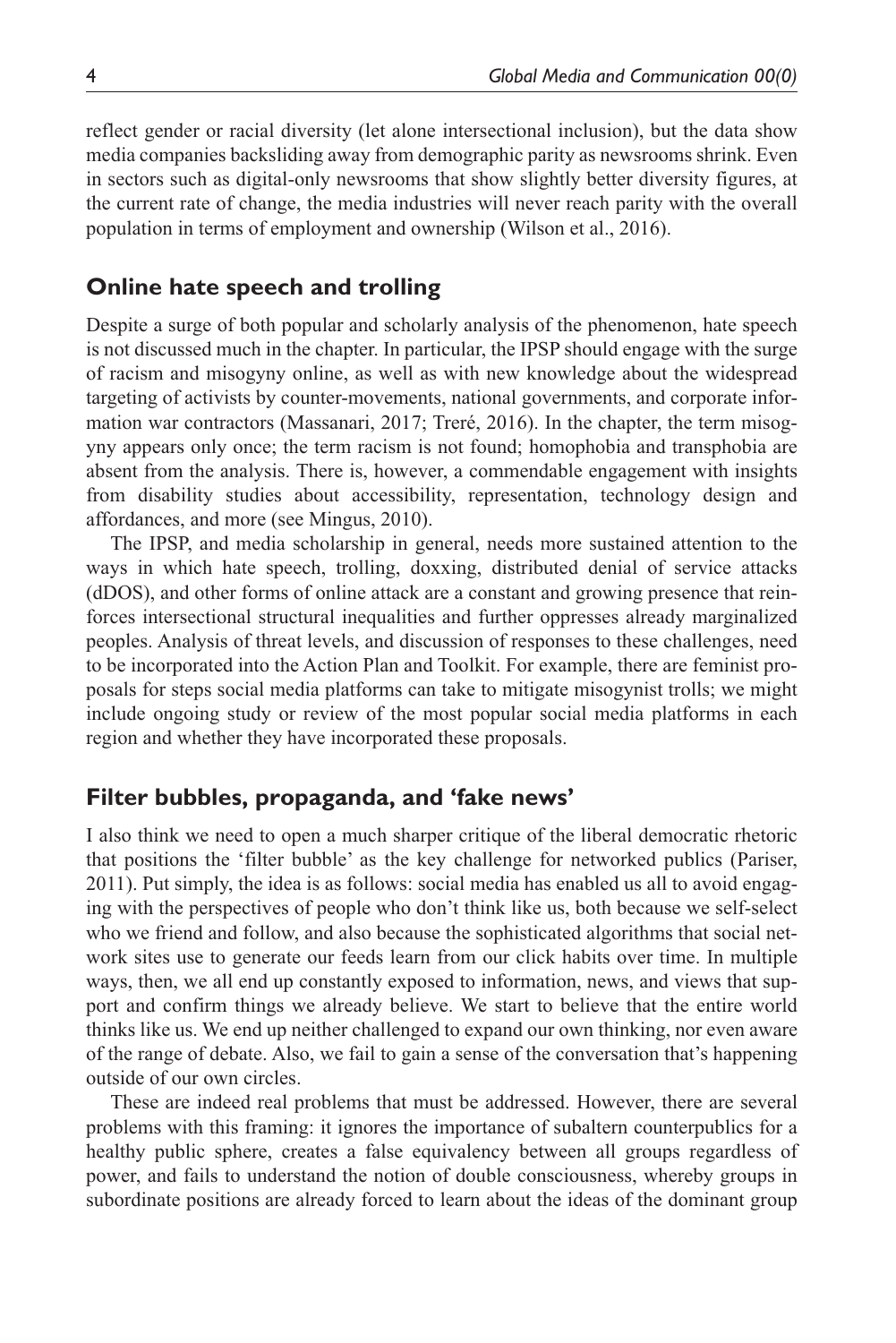in order to survive. Focus on the filter bubble as a frame for 'what's broken' and what 'needs to be fixed' typically comes from a place of great privilege. The critique of this stance is perhaps best summed up by the 'Oh My God, I Think America is Racist!' Saturday Night Live election party skit with Dave Chappelle and Chris Rock (see [http://](http://www.washingtonexaminer.com/snl-election-night-watch-party-oh-my-god-i-think-america-is-racist/article/2607259) [www.washingtonexaminer.com/snl-election-night-watch-party-oh-my-god-i-think](http://www.washingtonexaminer.com/snl-election-night-watch-party-oh-my-god-i-think-america-is-racist/article/2607259)[america-is-racist/article/2607259](http://www.washingtonexaminer.com/snl-election-night-watch-party-oh-my-god-i-think-america-is-racist/article/2607259)).

In other words, the filter bubble critique of the media system is based on an uncomplicated reading of Habermasian public sphere theory that ignores decades of work by feminist and antiracist public sphere theorists like Nancy Fraser (1990), Catherine Squires (2002), and many, many others. We know that subaltern counterpublics are crucial to the formation, articulation, rehearsal, and advance of social movements and systematically marginalized identities, yet the conversation constantly collapses into assumptions and framings about fragmented networked public spheres as automatically bad for (neo)liberal democracy. Media scholars must do better.

That said, there is indeed a real problem with right-wing propaganda that is flooding social media sites. The chapter briefly touches on this in a discussion of 'fake news.' Although there's a faddish over-circulation and saturation of the term in current conversations about the media system, we can't let 'fake news fatigue' keep us from confronting the threat of systematic, well-funded, anti-democratic propaganda. We also should not hyper-focus on the manipulation of news around electoral cycles. Media and communications scholars have worked for years to analyse the ways in which nation-states and powerful firms organize systematic, very long-term, cross-platform propaganda efforts to block regulation, fight progressive policy, maximize profitability, and undermine social and ecological progress (Auerbach and Castronovo, 2013). This work will be central to addressing the current online iteration of propaganda and 'fake news.'

### **Design is key**

I was glad to see that the chapter includes a discussion of design as a key area of analysis. Media and communication scholars have spent a great deal of time analysing the 'moments' of media production, circulation and consumption. We've spent less time considering the moment of design of information and communication technologies (ICTs), tools, platforms and software. We may need to more deeply engage with science and technology studies (STS) and human–computer interaction (HCI) scholarship in order to effectively propose an action plan for how to build a future media system that best advances human capabilities (Bardzell, 2010). Part of this work is also to reclaim the narrative of design and development of digital media from the neo-liberal mythology about how these tools and platforms have evolved (Hirsch, 2013). Ultimately, a media and communications system that advances social progress will be developed through the principles and practices of what a growing community of designers, developers and community organizers call design justice (Costanza-Chock, 2017).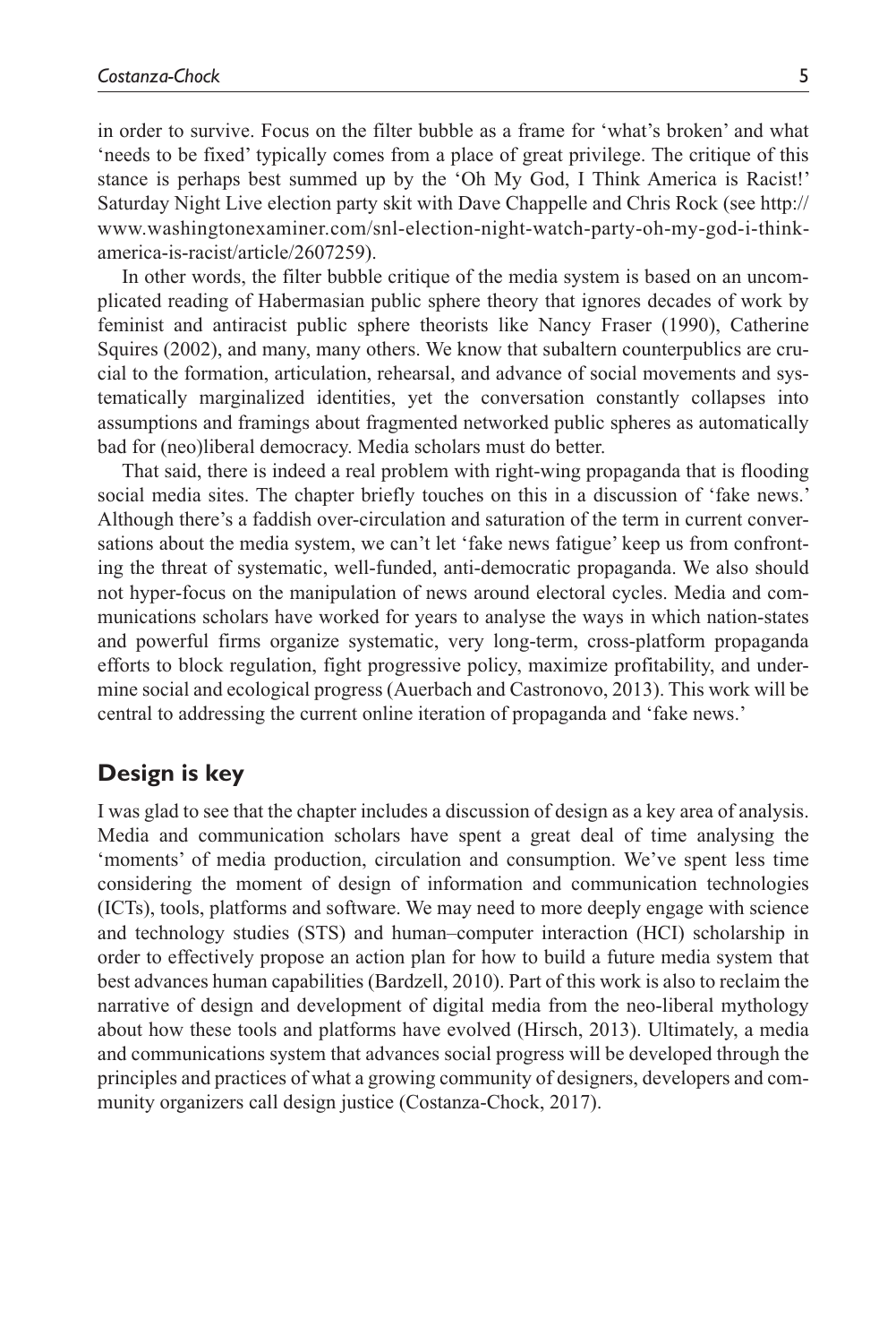### **Free software is barely discussed**

The free software movement is one of the most important sociotechnical processes in the struggle to develop a communicative system that might serve the interests of collective liberation and social justice, and deserves more discussion. I'm not suggesting that free software simply needs to be uncritically lauded. In laying out a grand vision for the future of the global media system we want, we have to come to terms with the failures of the free software movement as well as its power and potential. For example, free software powers most of the servers on the Net, but is also leveraged by all actors, including the multinational social media and search firms that have come to dominate traffic and monetize attention. Also, unfortunately, there is strong evidence that structural inequality is systematically reproduced in 'open' knowledge systems and spaces. For example, women are dramatically under-represented in free software development, making up just 2per cent of code contributors, far worse than in proprietary software development (Reagle, 2012). Similarly, women are quite under-represented on Wikipedia, both in articles and in the community of authors and contributors (Ford and Wajcman, 2017).

# **Media policy proposals from civil society and social movements**

The chapter does not spend enough time exploring the multitude of concrete media and communications policy proposals that have been developed by civil society and social movement actors. For decades, social movements focused on media justice and communication rights have not only resisted the hegemony of neo-liberal communications systems, they have also developed frames, strategies and specific proposals about the governance and regulation of media, information, and communication systems (Padovani and Calabrese, 2014). For example, social movements played a key role in defeating past attempts to eliminate Net Neutrality (Benkler et al., 2015), although, as I write these words, the Trump-era Federal Communications Commission (FCC) has taken bold steps to do just that. The burgeoning counter-surveillance movement in the post-Snowden moment includes policy proposals, legal battles, and also grassroots practices such as Cryptoraves in Brazil or Cryptoharlem workshops in the USA. The Movement for Black Lives (2016) includes media and communications in their policy platform.

## **New tools and methods for media analysis**

It would also be useful for the IPSP to highlight new methods and tools that enable us to scale certain aspects of media analysis. For example, projects like OpenGenderTracker enable the semi-automation of gendered byline analysis, while PageOneX provides userfriendly approaches to front-page newspaper analysis (Costanza-Chock and Rey Mazón, 2016). Commercial tools and platforms like Google Trends and Ngram viewer, as well as open source projects like Media Cloud, have greatly simplified certain kinds of attention analysis. We should incorporate these tools into efforts to develop an ongoing progress index for the media and communication system.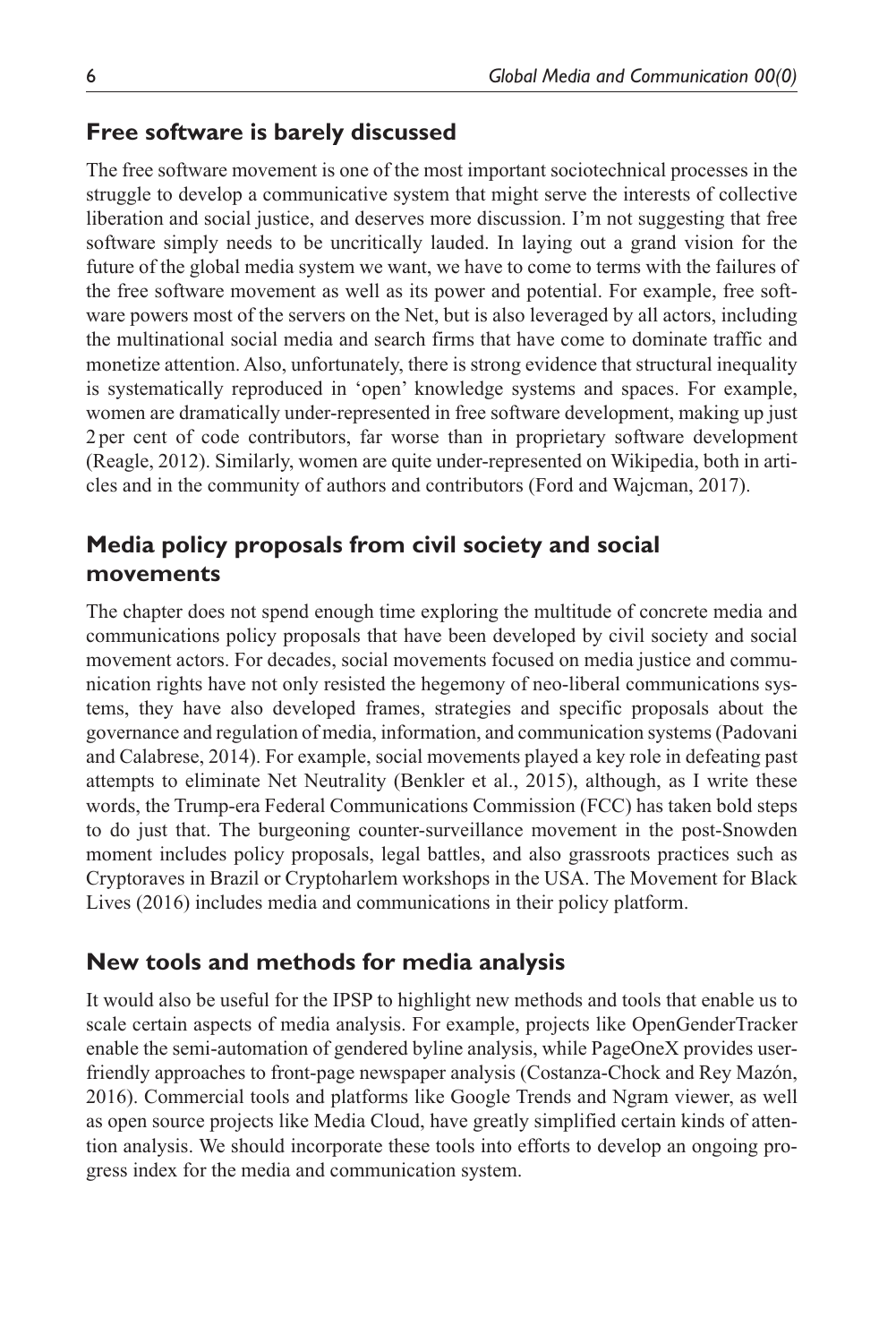#### **Intersectional media equity index**

Finally, a powerful outcome of or follow-up project to the IPSP might be an intersectional Media Equity Index. Such an index might employ the tools mentioned above, and would include indicators of: media ownership (who owns the media), employment in media firms (who works in the media), content production (who makes the media), standing (who gets to speak in the media), and attention (who gets listened to). At the same time, this approach opens a normative conversation about what the goal should be. Are we proposing parity with the general population across all of these indicators? At what scale (for example, should a newspaper's diversity indicators be measured against the demographics of its readers, its potential readers, the population of the geographic area it serves)? What communities or identity categories are included in parity metrics? Do we attempt to correct for long-term historical domination of the media and communication system by White cisgender men from the global North and the colonizing countries? Do we seek communicative or media reparations for groups of people who were historically targets of a media system that reflected the interests of settler colonialism, Native genocide, slavery and anti-Blackness, heteropatriarchy, and capitalism? What would communication reparations look like?

Regardless of the answers to these questions, a project to gather and make legible various indicators of equity in the media and communications system would be potentially very powerful. With an intersectional lens, a media equity index could advance our understanding of social progress in the media and communication system beyond the handful of periodic 'gender in the media' and 'race in the media' reports that are currently produced.

### **Conclusion**

The IPSP chapter on 'Media, Communication, and the Struggle for Social Progress' provides a valuable and noteworthy synthesis of a very wide range of media and communication scholarship. To advance the IPSP's goals of measuring and encouraging social progress towards a media and communication system that promotes human capabilities, I have argued here that in addition to the many excellent proposals by the chapter authors, it will be crucial to address the following 10 key points: (1) we must name the specific forms of structural oppression that block social progress, including White supremacy, heteropatriarchy, capitalism, and settler colonialism (the matrix of domination). Naming these intersecting fields of power is an important step towards developing meaningful goals and metrics of social progress. (2) Representation still matters. With the broader focus on infrastructure and media policy, we should not lose sight of the fact that representation, in the mass media as well as in social media, is fundamentally unequal with regards to race, gender identity, sexual orientation, and other intersections. (3) Employment and ownership are important. Unfortunately, available indicators for gender and racial employment diversity in the media industries do not demonstrate progress. (4) Online hate speech is a problem that must be addressed at multiple levels, including legal, design and community practice. (5) The 'filter bubble' is an inadequate analytical framework for critique. Subaltern counterpublics are an important component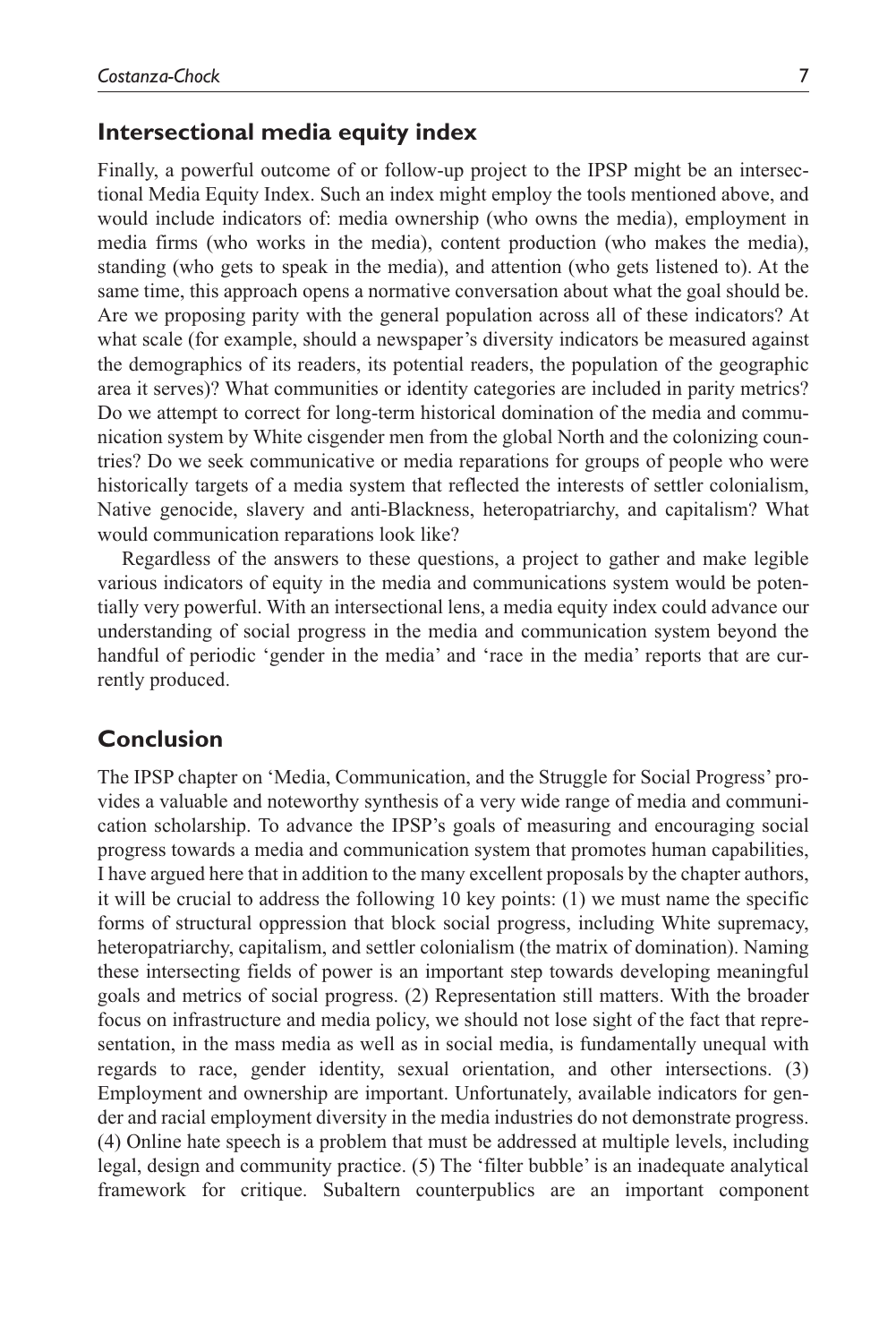of a democratic public sphere, and marginalized groups already have knowledge of hegemonic groups' ideas. However, at the same time, state and corporate propaganda is a real problem, and we have much to learn from decades of communication scholarship on the topic. (6) We need design justice. Design justice is a growing social movement that focuses on the fair distribution of design's benefits and burdens; fair and meaningful participation in design decisions; and recognition of community based design traditions, knowledge, and practices. (7) Free software remains an important tool for social progress, but it must become a more diverse and inclusive field of practice. (8) Civil society and social movements have made important media policy proposals that we can lift up and fight to implement. (9) We have new tools for media analysis, and we should employ them and develop additional tools to build on existing approaches. (10) Finally, we can use these tools to develop an intersectional Media Equity Index and to better track progress towards a more just and equitable media and communications system.

#### **Funding**

The author(s) received no financial support for the research, authorship, and/or publication of this article.

## **ORCID iD**

Sasha Costanza-Chock D <https://orcid.org/0000-0002-0253-9654>

#### **References**

- Auerbach J and Castronovo R (eds) (2013) *The Oxford Handbook of Propaganda Studies*. Oxford: Oxford University Press.
- Bailey M (2013) New terms of resistance: A response to Zenzele Isoke. *Souls* 15(4): 341–343.
- Bardzell S (2010) Feminist HCI: Taking stock and outlining an agenda for design. In: *Proceedings of the SIGCHI conference on human factors in computing systems*, Atlanta, GA, 10–15 April, pp.1301–1310.New York: ACM Press.
- Benkler Y, Roberts H, Faris R, et al. (2015) Social mobilization and the networked public sphere: Mapping the SOPA-PIPA debate. *Political Communication* 32(4): 594–624.
- Collins PH (2002) *Black Feminist Thought: Knowledge, Consciousness, and the Politics of Empowerment*. London: Routledge.
- Costanza-Chock S (2017) '*Notes on #design justice and digital technologies'. Design justice Zine issue #3, design justice for action*. Available at: <http://designjusticenetwork.org/zine/> (accessed May 10, 2018).
- Costanza-Chock S and Rey-Mazón P (2016) PageOneX: New approaches to newspaper front page analysis. *International Journal of Communication* 10: 2318–2345.
- Crenshaw K (1991) Mapping the margins: Intersectionality, identity politics, and violence against women of color. *Stanford Law Review* 43: 1241–1299.
- David E (2017) Capital T: Trans visibility, corporate capitalism, and commodity culture. *Transgender Studies Quarterly* 4(1): 28–44.
- Driskill QL (ed.) (2011) *Queer Indigenous Studies: Critical Interventions in Theory, Politics, and Literature*. Tucson, AZ: The University of Arizona Press.
- Ford H and Wajcman J (2017) 'Anyone can edit', not everyone does: Wikipedia's infrastructure and the gender gap. *Social Studies of Science* 47: 511–527.